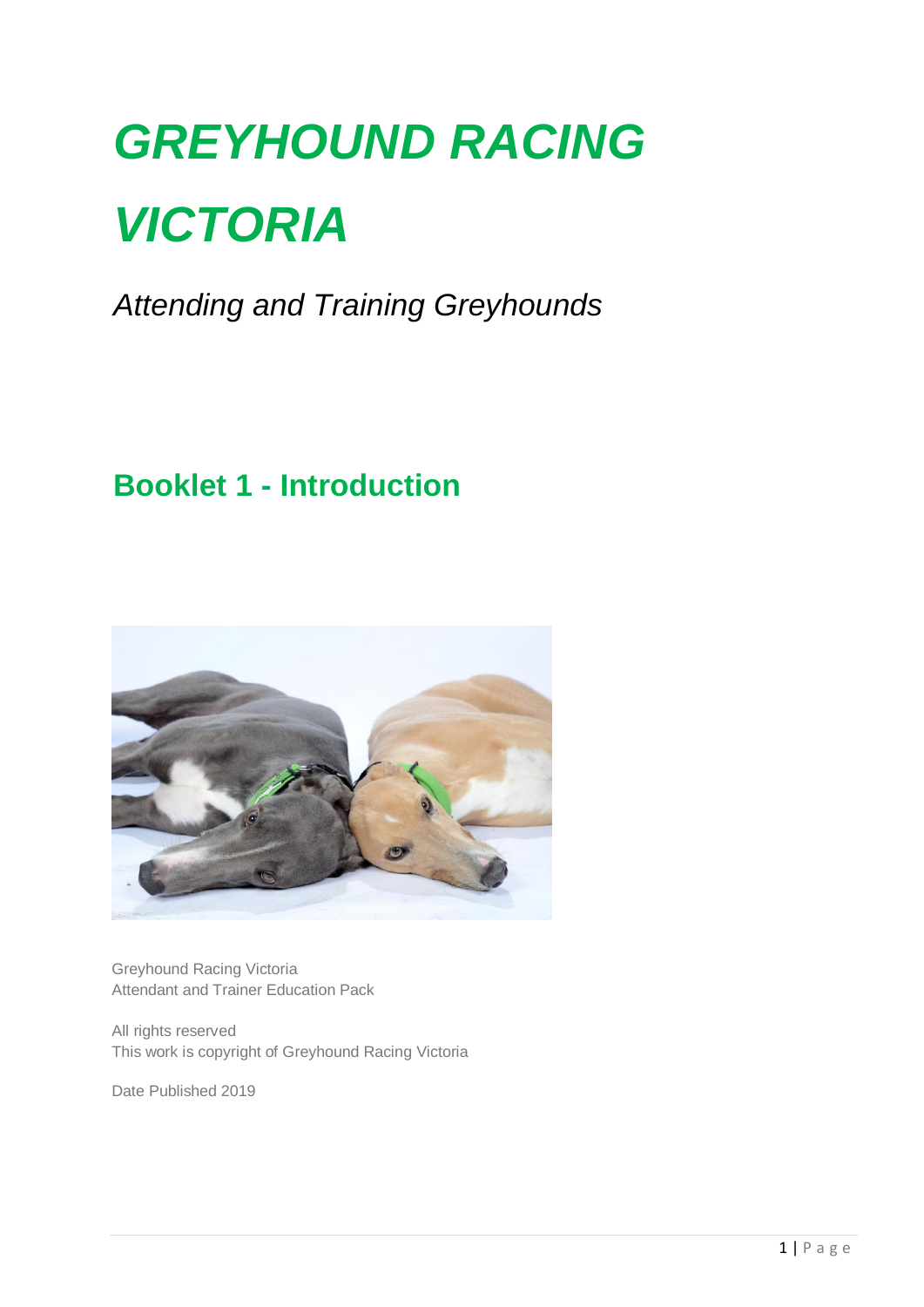This is the first in a series of booklets that support you in attending and training racing greyhounds.

#### **Booklet 1: Introduction**

- Booklet 2: Greyhound Basics
- Booklet 3: At the Race Track Kennelling, Preparing for Racing, Boxing and Catching
- Booklet 4: At the Race Track After the Race
- Booklet 5: Occupational Health and Safety
- Booklet 6: Completing the Assessment
- Booklet 7: Setting Up an Optimal Training Environment
- Booklet 8: Greyhound Health
- Booklet 9: Education and Training
- Booklet 10: Nominating
- Booklet 11: Preparing a Greyhound for Re-Homing
- Booklet 12: The Public Trainer
- Booklet 13: Advanced Knowledge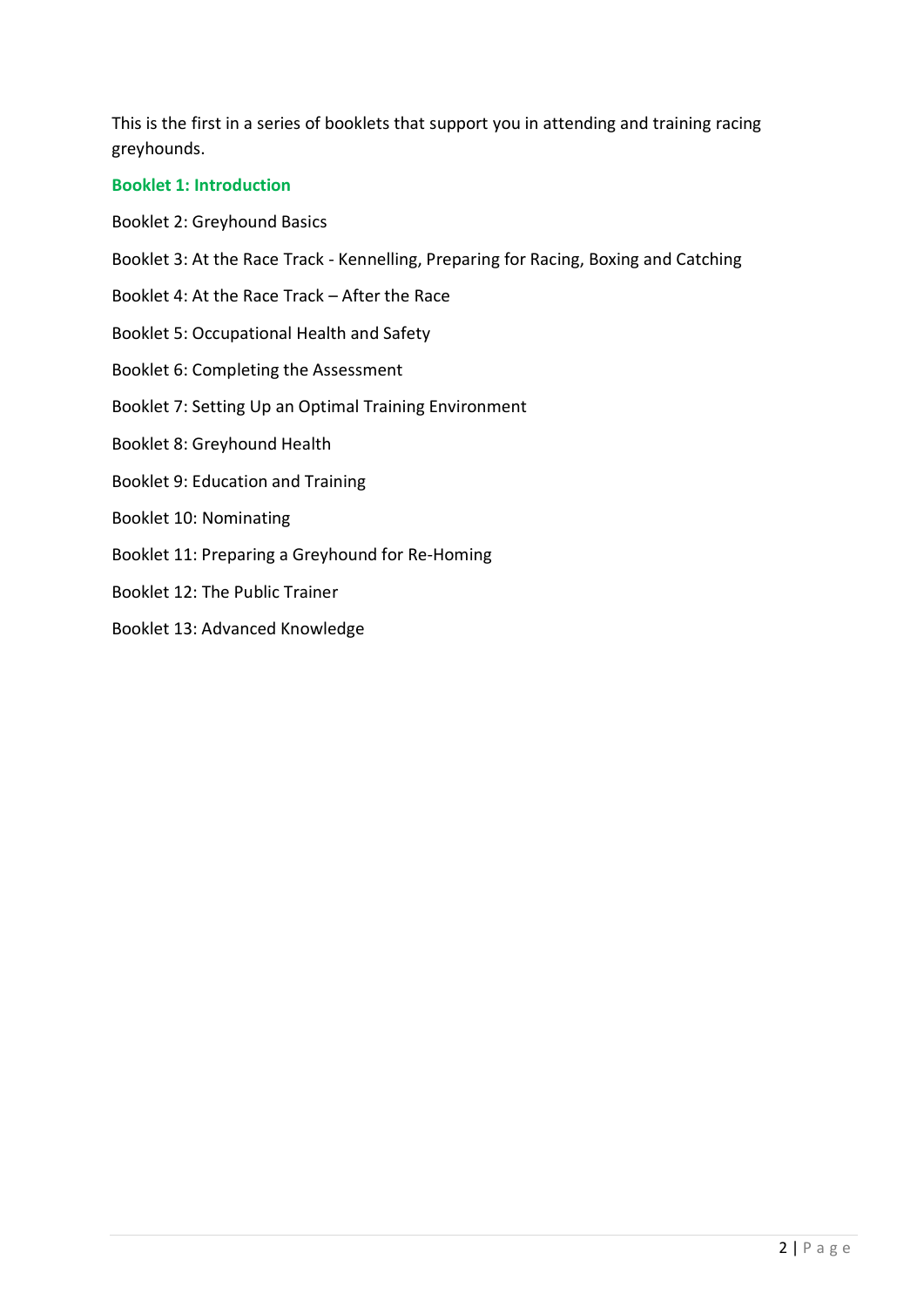## **The attendant**

An attendant is a person registered by Greyhound Racing Victoria (GRV), but is not a registered owner or trainer, who is authorised to be physically in charge of a greyhound on the premises of a club for racing.

This is a critical role as you are supporting both the trainers you work with and the greyhounds under your care. Therefore, it is important that you understand how the industry operates including the rules of racing when working at the race track, particularly as you may often be required to make decisions on behalf of the trainers and the greyhounds that you work with. It is also important that you understand how to care for greyhounds – not just at the track but also when you are getting the dogs to the track and home after a race. Excellence in welfare is at the core of the greyhound industry's integrity.

Whether or not you plan to pursue a trainer pathway in the industry, the role of the attendant requires a high level of responsibility.



## **1.1 Industry background**

#### **The greyhound racing industry in Victoria**

In Victoria, Australia, Greyhound Racing Victoria is the body responsible for regulating and promoting the greyhound racing industry. A key part of its role is the setting of standards, regulating and policing the industry and the people involved. With close to 1,200 race meetings held across 13 racing clubs throughout Victoria each year, GRV distributes to owners and trainers around \$45 million in prizemoney and other returns.

The greyhound racing industry makes a substantial contribution to the Victorian economy, both as a recreational pursuit and as an industry, involving more than 15,000 Victorians and generating millions of dollars in wagering. The Greyhound Racing Victoria Annual Report 2017-18 stated that the economic impact that the greyhound industry makes to Victoria was in excess of \$400 million dollars annually.

GRV has the task of ensuring that industry participants fully understand their responsibilities in relation to the greyhounds they own and train. They support and encourage continual improvement of training and husbandry techniques through research and education and are committed to the ongoing welfare of greyhounds throughout their racing careers and into retirement. GRV encourages owners and trainers to think carefully about rehoming options at the outset of acquiring a greyhound.

Local and specialist greyhound re-homing agencies can also assist with re-homing.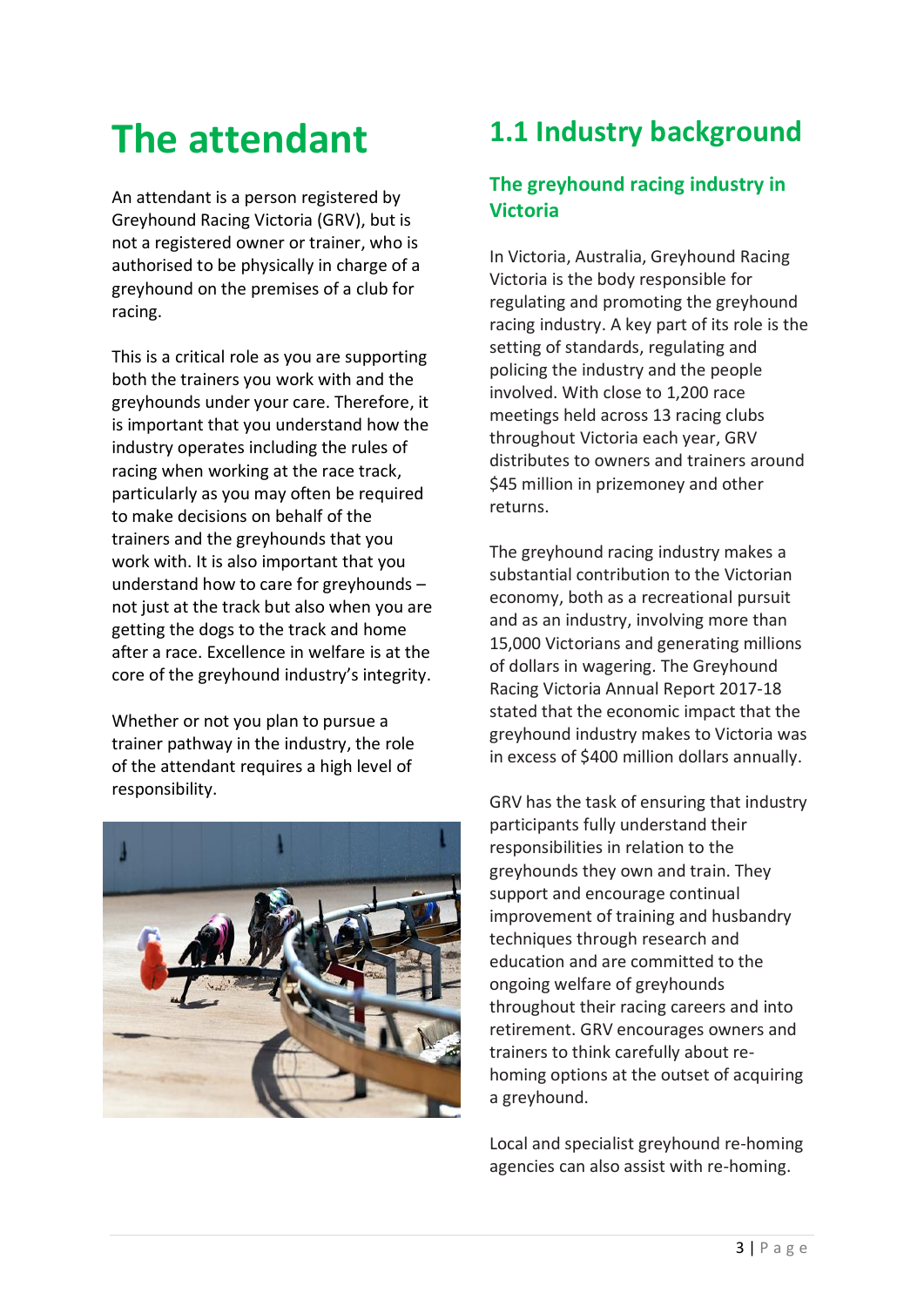To help care for those greyhounds that are no longer suited to racing, GRV has developed the highly successful Greyhound Adoption Program (GAP) that helps to place ex-racing greyhounds into homes where they live out the rest of their lives as family pets. Information on GAP can be found at [www.gap.grv.org.au.](http://www.gap.grv.org.au/)

GAP is just one way that GRV is involved in improving the welfare of racing greyhounds within the industry. However, the responsibility for the welfare of each individual greyhound always lies with the owner and those who are working with greyhounds on a daily basis.

#### **The history of greyhound racing**

The greyhound is considered one of the 'ancient' breeds of dog. Records indicate greyhounds existed in ancient Egypt and Greece. Greyhounds were often considered like royalty and their ownership was restricted, at times, to members of royalty.

It is thought that the sport of coursing was introduced by the Romans. Coursing involved dogs (generally greyhounds or other sight hounds) chasing a game animal; exhibiting a single dog's skill to sight, chase and catch a game animal. In the 16th century, coursing became a competitive sport with two dogs matched against each other in a race for the game. Dogs were judged on not only their speed but also their agility, and their owners would often bet on the result.

Coursing evolved into a spectator sport, and soon official coursing clubs began to evolve. Two greyhounds would course a single hare that had been given a head start. Spectators would come to watch and place bets on the competing dogs.

The introduction of an artificial lure occurred first in England, but it was an American, Owen Smith, who first introduced racing on a track using an artificial lure. He understood the appeal of coursing but wanted to make it 'a more humane sport with a broader spectator appeal'. The idea took off, and greyhound racing as we know it today, was born.

#### **The industry continues to evolve**

Greyhound racing takes place not only in Australia, but in Great Britain, Ireland, America, and Asia. Once thought of as the 'working man's sport', compared to thoroughbred and harness horse racing, it is now a vibrant and professional, multibillion-dollar industry. Greyhound racing is a sport that attracts people from all ages and all walks of life.



By deciding to become an attendant or trainer, you are entering an industry that is passionate about the sport of greyhound racing and even more passionate about the elite animal itself. The mandatory training required to become an attendant or trainer is always designed to ensure that the people entering our industry have the appropriate knowledge and skills to ensure the welfare of our greyhounds.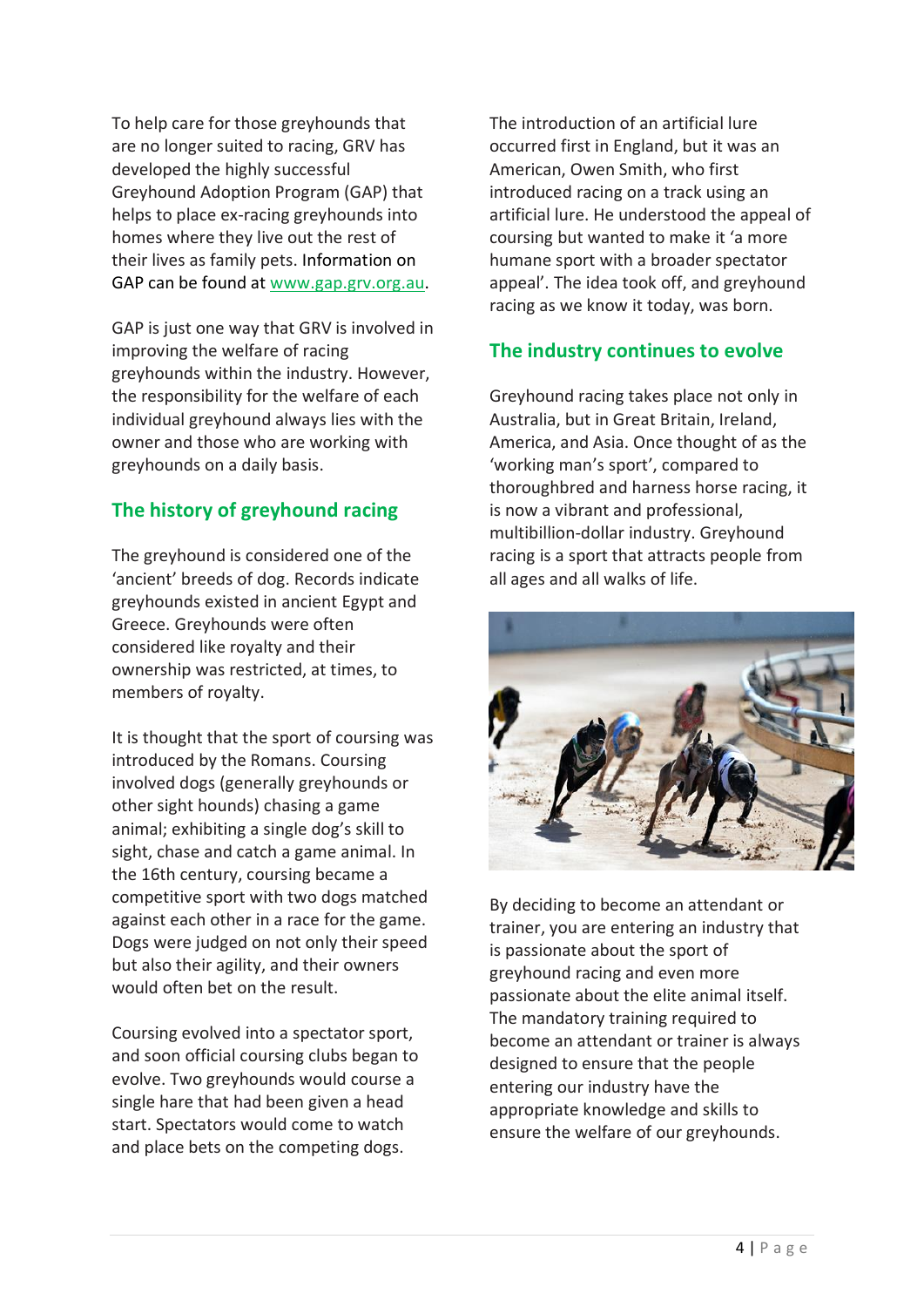### **1.2 Industry structure**

#### **The greyhound racing industry in Australia**

Race meetings throughout Australia are conducted by the various racing clubs under the control of the State or Territory Controlling Body as prescribed by the Racing Act in each jurisdiction.

To foster and achieve national cooperation and uniformity between the states, there is a national body called Greyhounds Australasia (GA). GA is made up of representatives of each state or territory Controlling Body, along with *representatives* from the New Zealand greyhound racing industry.

To help maintain consistency, GA is responsible for the naming of greyhounds, along with the maintaining and publishing of the annual Stud Book. They also oversee DNA testing, frozen semen and greyhound exports, along with the compiling and publishing of the National Rules (GARs).

#### **The Victorian greyhound racing industry arrangements**

#### **Controlling Body**

In Victoria, GRV is the 'Controlling Body'. It consists of a 'Board' whose members are appointed by the Minister for Racing, and the associated staff needed to manage and administer greyhound racing in the state.

Under the *Racing Act 1958* the functions of the Board are to:

- control the sport of greyhound racing;
- carry out research into aspects of greyhound racing to assist in planning

future development;

- promote the sport of greyhound racing;
- promote and improve animal welfare within the sport of greyhounding racing;
- promote and monitor compliance with the rules;
- conduct greyhound races;
- register greyhounds for greyhound racing or for stud or other purposes and to regulate the breeding, kennelling and verification of lineage of greyhounds for greyhound racing or for stud or other purposes; and
- consult with greyhound racing industry participants and facilitate consultation amongst greyhound racing industry participants.



The Board may also make rules in relation to the:

- registration of greyhounds as racing greyhounds, stud greyhounds or breeding greyhounds;
- recognition of registration of greyhounds in a State or Territory other than Victoria, or outside Australia;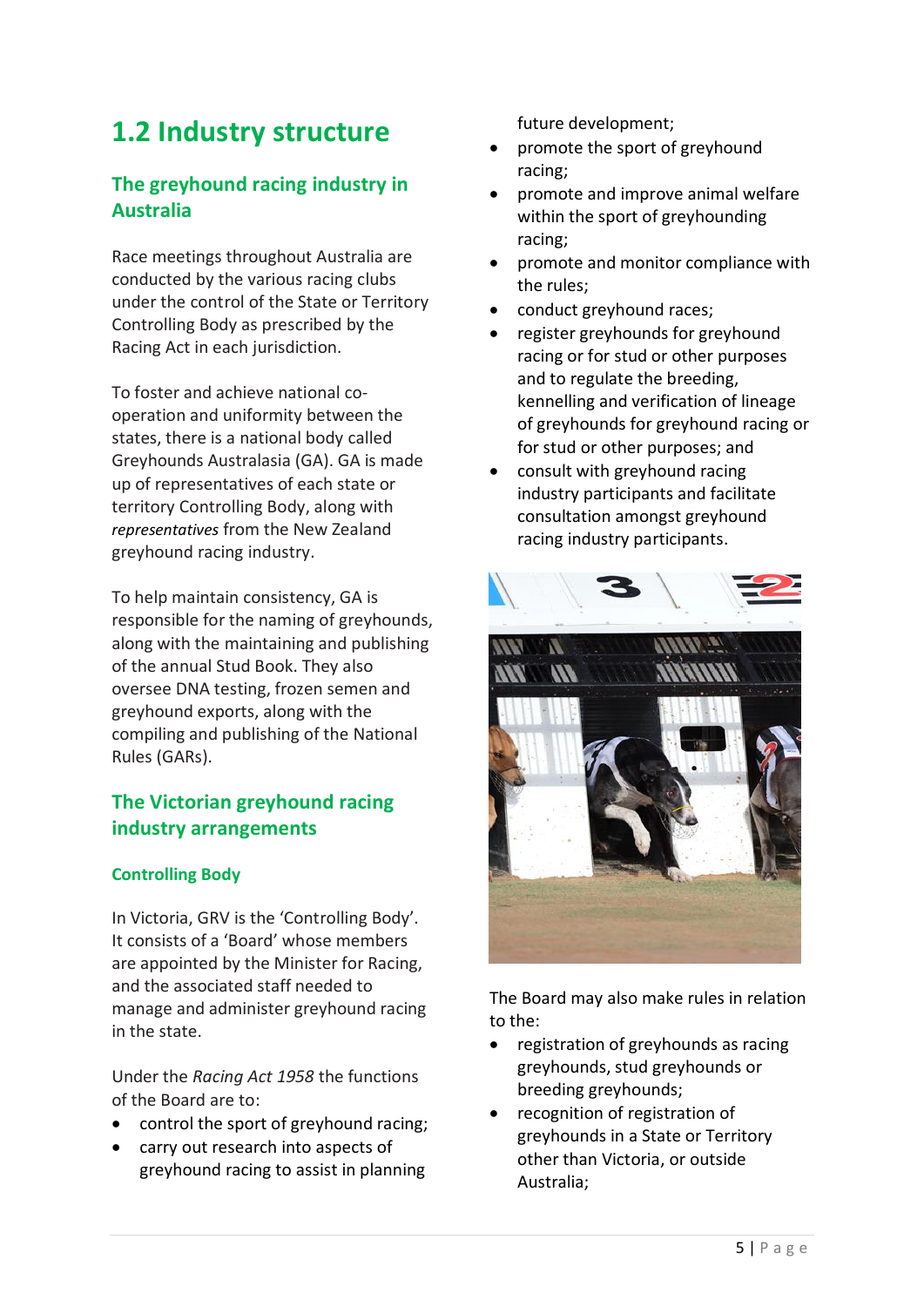- approval of registered greyhounds for racing;
- welfare of greyhounds;
- recognition of registration of greyhounds in a State or Territory other than Victoria, or outside Australia;
- approval of registered greyhounds for racing;
- breeding and kennelling of greyhounds, including the registration of services by stud greyhounds, results of matings and greyhound puppies in a litter;
- the collection of body samples from greyhounds to verify lineage for the purposes of registration; and
- fees to be paid for registration, recognition of registration, approval for racing and the collection and testing of body samples.

A copy of the *Racing Act 1958* can be found at [http://www.legislation.vic.gov.au/.](http://www.legislation.vic.gov.au/)

#### **Registered Clubs and Associations**

Like any association or club, Greyhound Racing Clubs are controlled by their members. People who have an interest in greyhound racing may choose to join the club by paying a membership fee. The club members then vote to appoint a Club President and Committee to run the club. Clubs usually provide facilities for their members to use.

Greyhounds Clubs Australia promotes and develops the greyhound industry nationally with its members representing the principal racing bodies across states and territories.

#### **Coursing Clubs**

Modern coursing (called Plumpton Coursing) in Victoria involves two greyhounds competing against each other in the chase for a mechanical quarry. Coursing competitions are usually elimination events with greyhounds who win a heat moving into the next round. This means that an individual greyhound may race a number of times on the same day. Coursing does not take place on a circular track, but rather a straight (normally grass) track over shorter distances. There are no starting boxes instead the two greyhounds are released from a special leash and collar by a person called the 'slipper'.

There are a number of coursing clubs throughout Victoria. They hold training sessions, and coursing competitions during the coursing 'season' which is from May through to late August/early September.

#### **Regulatory framework**

In addition to the *Racing Act 1958* which governs the greyhound racing industry, other legislation impacts on the industry.

#### *Planning and Environment Act 1987*

Planning requirements for the keeping and training of racing dogs are incorporated into Victorian planning schemes under the *Planning and Environment Act 1987*. Requirements for applicants to keep racing dogs and use and develop land for a racing dog facility in a rural zone are set out for new facilities or expanding an existing facility. A facility with an existing permit may continue to operate in accordance with the permit without having to obtain a new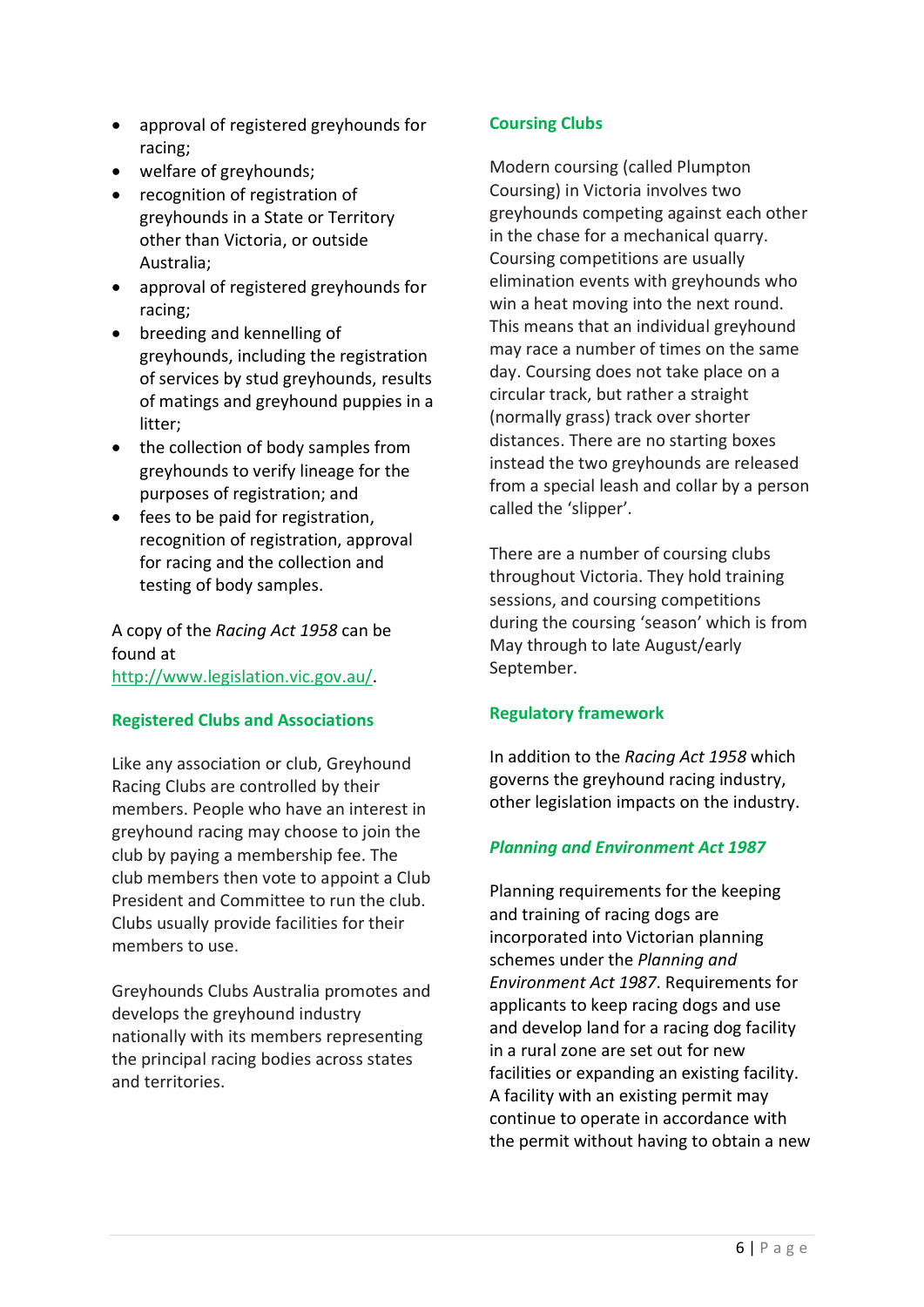permit or comply with the new requirements.

The planning requirements came into operation in 2017 and can be viewed at [https://www.planning.vic.gov.au/policy](https://www.planning.vic.gov.au/policy-and-strategy/planning-reform/new-planning-guidelines-for-greyhound-facilities-across-victoria)[and-strategy/planning-reform/new](https://www.planning.vic.gov.au/policy-and-strategy/planning-reform/new-planning-guidelines-for-greyhound-facilities-across-victoria)[planning-guidelines-for-greyhound](https://www.planning.vic.gov.au/policy-and-strategy/planning-reform/new-planning-guidelines-for-greyhound-facilities-across-victoria)[facilities-across-victoria.](https://www.planning.vic.gov.au/policy-and-strategy/planning-reform/new-planning-guidelines-for-greyhound-facilities-across-victoria)

#### *Domestic Animals Act 1994*

The *D*o*mestic Animals Act 1994* (DAA) contains a range of provisions that relate to the care and management of greyhounds. A summary of these requirements can be found at: [http://agriculture.vic.gov.au/pets/dogs/gr](http://agriculture.vic.gov.au/pets/dogs/greyhounds) [eyhounds.](http://agriculture.vic.gov.au/pets/dogs/greyhounds)

The DAA also provides for the operation of the existing *Code of Practice for the Operation of Greyhound Establishments* and the updated *Code of Practice for the Keeping of Racing Greyhounds* which will commence on 1 January 2020.

A copy of the DAA can be found at [http://www.legislation.vic.gov.au/.](http://www.legislation.vic.gov.au/) The existing Code of Practice sets out the minimum accepted standards for participants in the greyhound industry and participants are expected to meet these standards. It is an important document and covers a range of areas including:

- staffing requirements;
- operation of your greyhound establishment;
- record keeping;
- nutrition;
- health care;
- exercise;
- setting up and managing a facility; and
- the sale and transfer of greyhounds.

These are updated in further detail in the

updated Code with additional content in relation to breeding, training and enrichment and socialisation and handling.

A copy of the updated Code of Practice can be obtained online at: [http://agriculture.vic.gov.au/pets/dogs/gr](http://agriculture.vic.gov.au/pets/dogs/greyhounds/code-of-practice) [eyhounds/code-of-practice.](http://agriculture.vic.gov.au/pets/dogs/greyhounds/code-of-practice)

#### *Prevention of Cruelty to Animals Act 1986*

The purpose of the *Prevention of Cruelty to Animals Act 1986* (POCTAA) is to prevent cruelty to animals, encourage their considerate treatment and improve the level of community awareness about the prevention of cruelty to animals. There are specific provisions preventing the use of animals as a lure or for blooding greyhounds.

A copy of the POCTAA can be found at [http://www.legislation.vic.gov.au/.](http://www.legislation.vic.gov.au/)

## **1.3 Integrity within the industry**

#### **The importance of fair racing**

Integrity refers to the 'honesty' of the industry. Greyhound racing is a multimillion-dollar industry in Victoria and wagering on the outcome of races is a large component of this. People who participate by entering their greyhounds in races, along with the people who wager on the races are relying on the races to be conducted in a fair and honest manner so that each greyhound can run on its merits.

A large part of the management of greyhound racing involves ensuring that the rules of greyhound racing are adhered to, and that participants do not do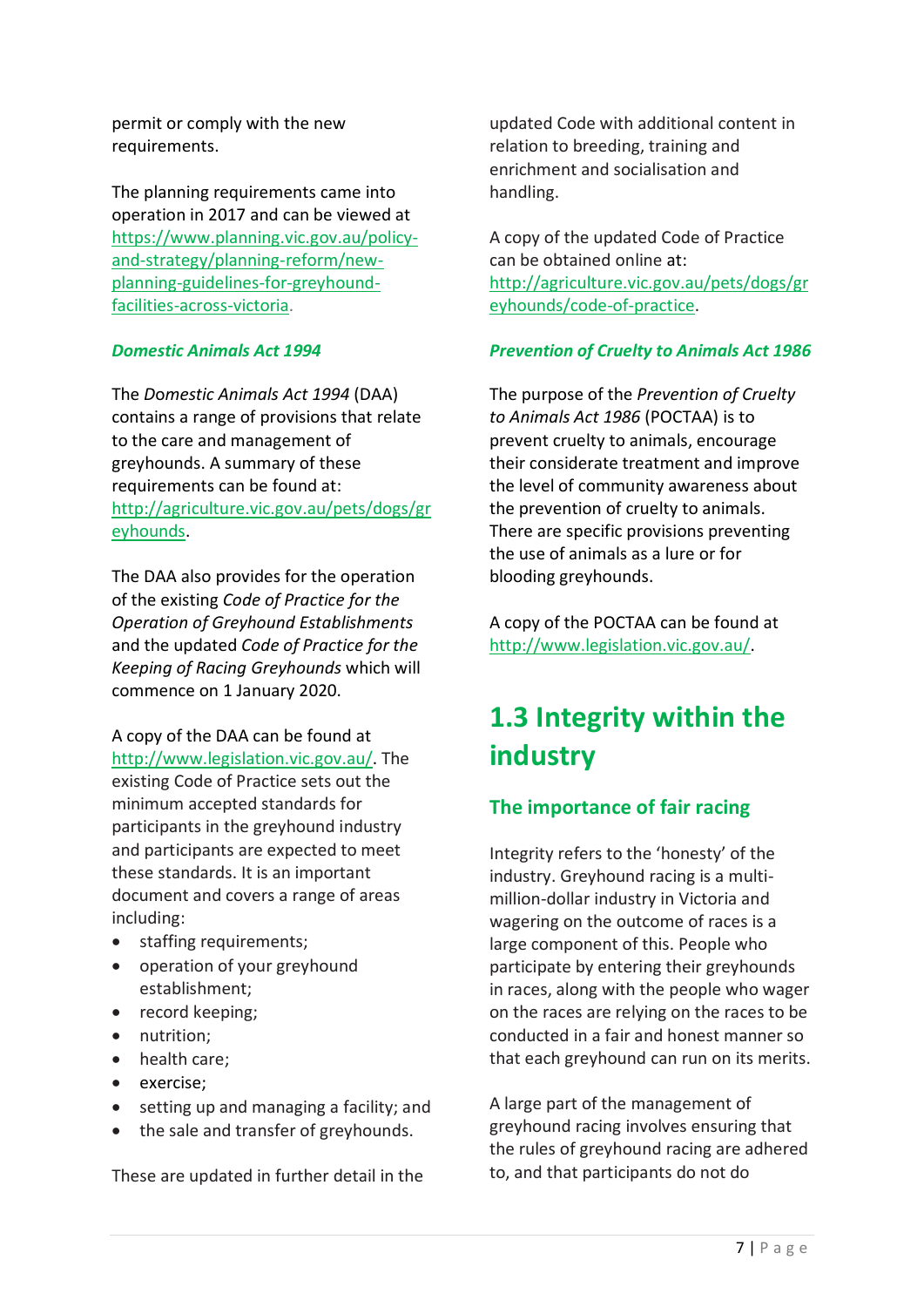anything to compromise the integrity of



the racing. GRV's integrity department (the Greyhound Racing Integrity Unit or GRIU) is responsible for the policing of these rules.

#### **The rules of greyhound racing**

There are several sets of rules that together form the rules of greyhound racing:

The National or **Greyhounds Australasia Rules** (GARs): this is a set of rules that apply to racing in all states of Australia and New Zealand and are issued by GA. When these rules are quoted, they carry the identifier GAR, for example GAR 106. The national rules cover the powers of the Controlling Body, the conduct of race meetings, offences, inquiries and penalties, along with the requirements of registration and breeding.

The **Local Rules** (LRs or LRRs): these are a set of rules that have been endorsed by

the state Controlling Body and vary from state to state. The local rules are identified by the letters LR, with the state in brackets, for example LR (Vic.) 42.6. The local rules cover some state-specific things such as grading, but also act to clarify the national rules such as registration, welfare, penalties, and eligibility to compete in events. The local rules take precedence over the national rules.

The **Plumpton Coursing Rules**: these are a set of rules that apply only to Plumpton Coursing events.

The **Betting and Bookmakers Rules**: these are a set of rules that govern bookmakers and betting when on course.

It is important that you are familiar with the rules of racing so that you can understand what happens at a race meeting, and what you can and can't do. The rules are constantly being updated, and it is your responsibility as a registered participant to be aware of any rule changes.

An up-to-date copy of the rules are ALWAYS available on the GRV website [\(https://greyhoundcare.grv.org.au/rules](https://greyhoundcare.grv.org.au/rules-of-racing/)[of-racing/\)](https://greyhoundcare.grv.org.au/rules-of-racing/). You can download a copy free of charge. Any amendments or changes to the rules are also published and explained on the website. If you would like a hard copy of the rules, you can contact the Racing Services and Registrations Department of GRV and for a small fee, they will send you a hard copy version.

If you are planning on becoming an attendant you will need to understand all of the rules that apply to people handling a greyhound at a race meeting, along with your responsibilities towards the Stewards. Trainers are expected to have a much better knowledge of the rules as